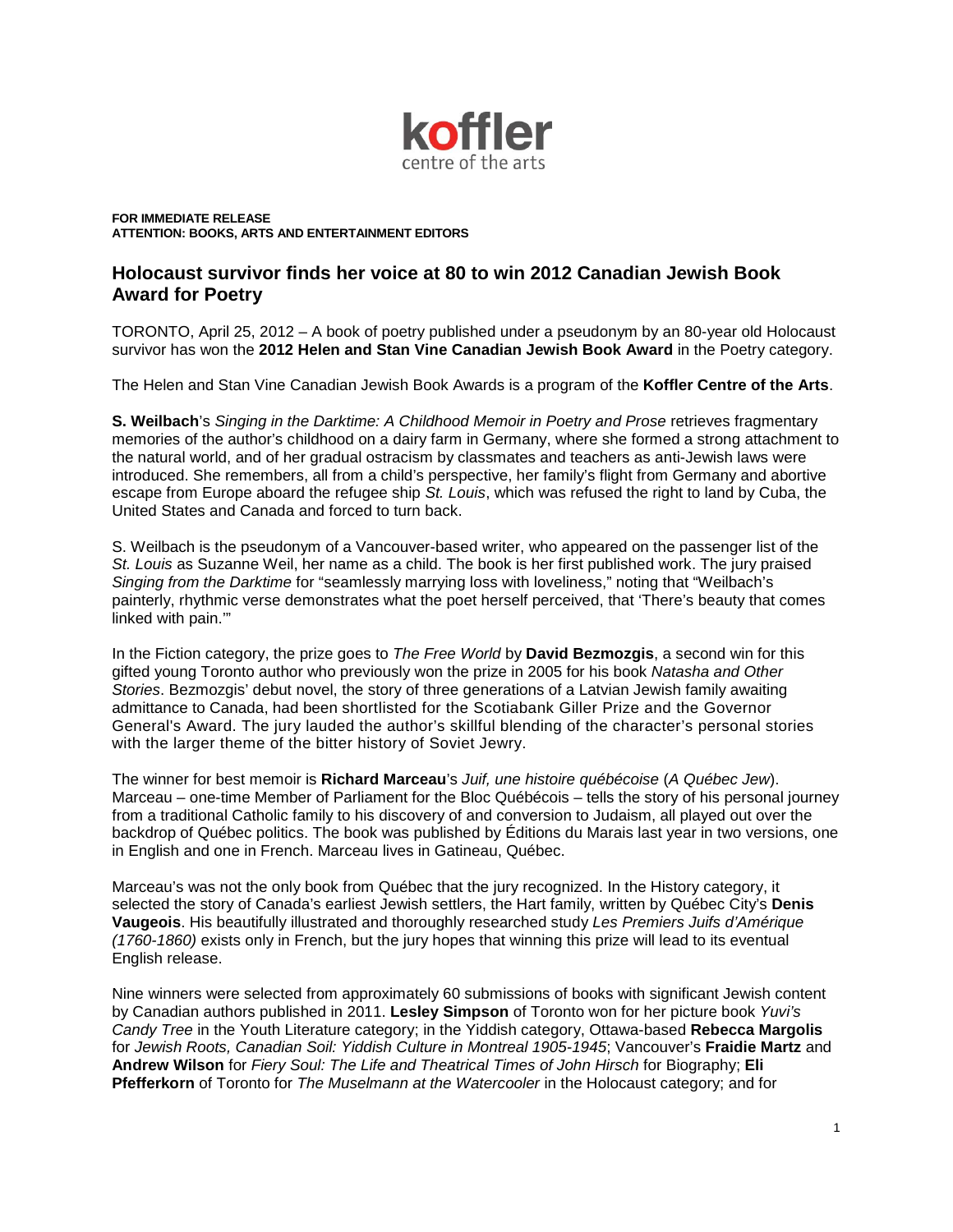Scholarship, *Jewish People, Yiddish Nation: Noah Prylucki and the Folkists in Poland* by **Kalman Weiser** from Toronto.

"The Helen and Stan Vine Canadian Jewish Book Awards honour important contributions to writing on Jewish-related subjects, stimulate publishing in Canada on Jewish subjects, and advance the careers of writers of Jewish themes and content," said **Lori Starr**, Executive Director, Koffler Centre of the Arts and Vice President for Culture, UJA Federation of Greater Toronto. "The Koffler Centre of the Arts is thrilled to present these important awards which celebrate the very best in Canadian Jewish literature."

"This year's nine award-winning books truly reflect the impact Jewish culture has had on all aspects of Canadian society," added **Judy Stoffman**, writer and critic, former book review editor and publishing reporter at the *Toronto Star*. Stoffman chaired the distinguished judging panel that includes writers, academics, editors and experts in the literary field. This year's jury members are **Barbara Berson**, **Adam Fuerstenberg**, **Marjorie Gann**, **Judith Ghert**, **Alain Goldschläger**, **Sara R. Horowitz**, **Carla Lancit**, **Michael Posner**, and **Edward Trapunski.**

The Helen and Stan Vine Canadian Jewish Book Awards is the closing night event of the **Toronto Jewish Book Festival**. The Awards ceremony takes place in Toronto on **Thursday, June 7** at **8 PM** at the **Bram & Bluma Appel Salon at the Toronto Reference Library, 789 Yonge Street**.

Winning authors will be available for a book-signing after the ceremony. The award-winning titles will all be available for purchase during the run of the Toronto Jewish Book Festival, June 4 – 7, 2012.

Full details on the event and all the winners are available at **[www.kofflerarts.org](http://www.kofflerarts.org/)**

Interviews with Executive Director Lori Star, Jury Chair Judy Stoffman, and/or any of the winning authors can be arranged through the Koffler Centre of the Arts. Media contact information is below.

#### **The 2012 winners are:**

**BIOGRAPHY** 

**Fraidie Martz and Andrew Wilson**, *A Fiery Soul: The Life and Theatrical Times of John Hirsch* (Véhicule Press)

FICTION

**David Bezmozgis**, *The Free World* (HarperCollins Publishers Ltd.)

**HISTORY** 

**Denis Vaugeois**, *Les Premiers Juifs D'Amérique 1760-1860: L'extraodinaire histoire de la famille Hart* (Septentrion)

HOLOCAUST LITERATURE

**Eli Pfefferkorn**, *The Muselmann at the Water Cooler* (Academic Studies Press)

MEMOIR

**Richard Marceau**, *Juif, Une Histoire Québécoise* (Éditions Du Marais) Also published in English as *A Quebec Jew*, adapted and translated by Lori Beckerman and Richard Marceau

POETRY

**S. Weilbach**, *Singing in the Darktime: A Childhood Memoir in Poetry and Prose* (McGill-Queen's University Press)

SCHOLARSHIP **Kalman Weiser**, *Jewish People, Yiddish Nation: Noah Prylucki and the Folkists in Poland* (University of Toronto Press)